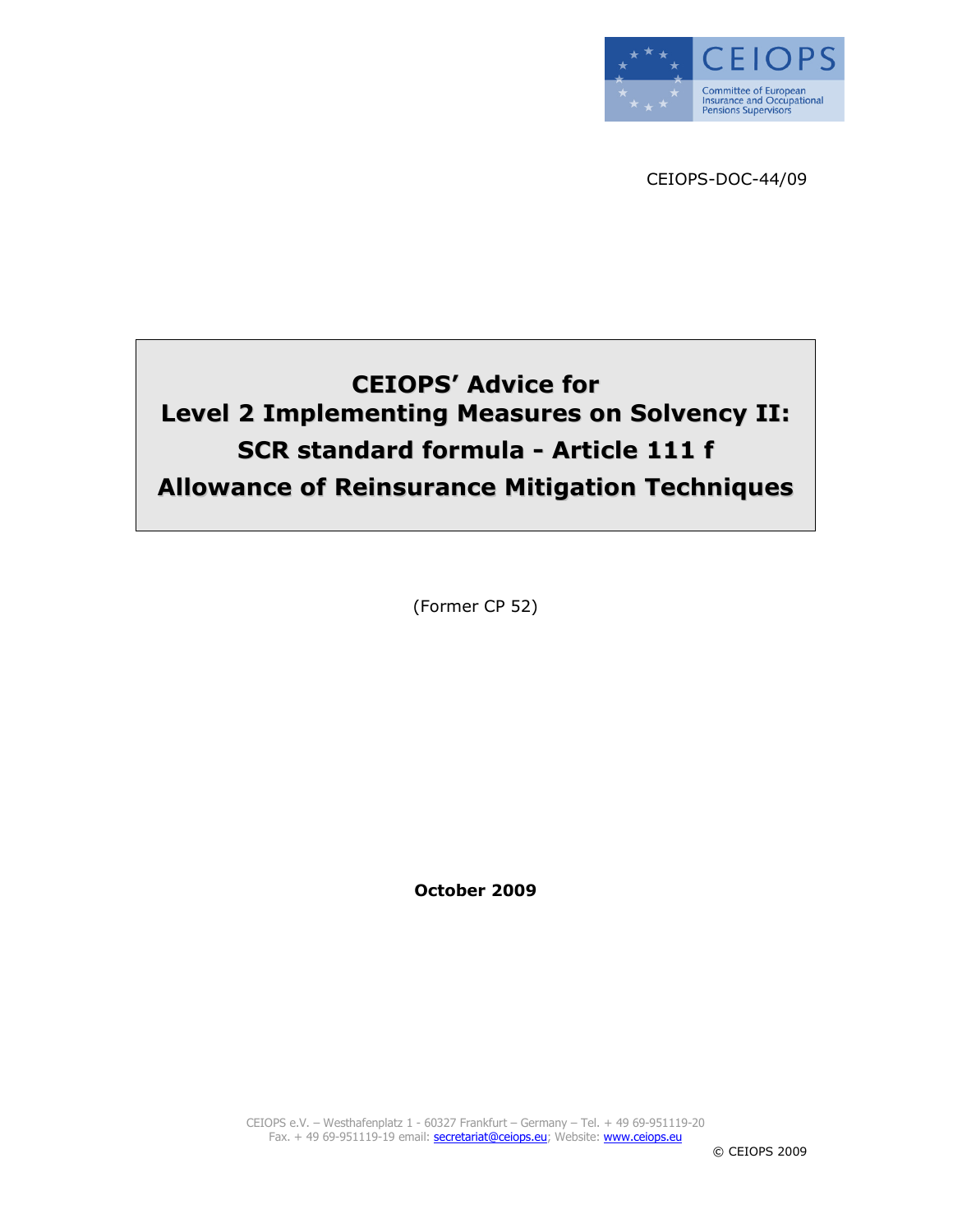# **Table of content**

| 3.1.2. Criteria to ensure effective risk transfer and the extent of such transfer  7 |  |
|--------------------------------------------------------------------------------------|--|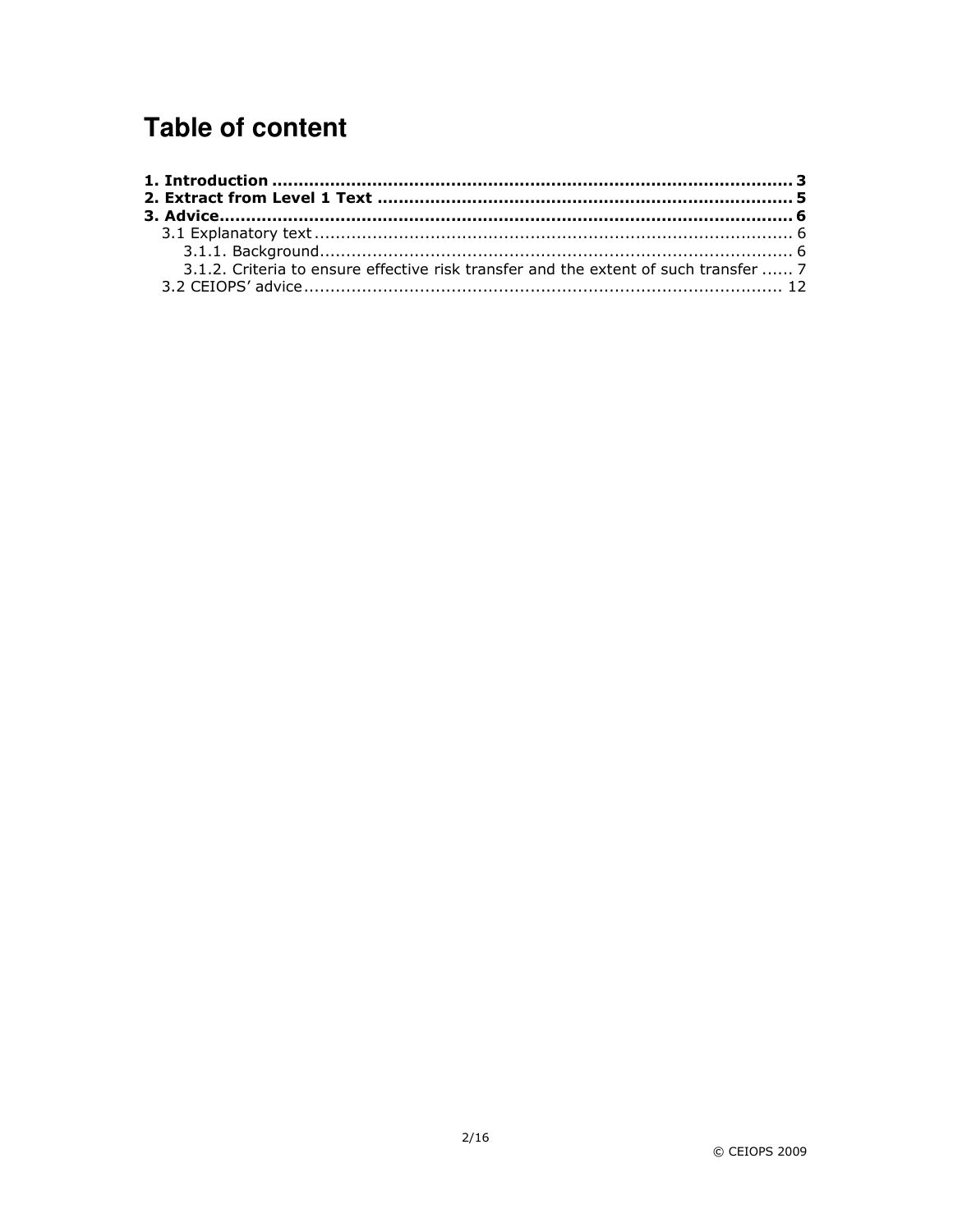# **1. Introduction**

- 1.1. In its letter of 19 July 2007, the European Commission requested CEIOPS to provide final, fully consulted advice on Level 2 implementing measures by October 2009 and recommended CEIOPS to develop Level 3 guidance on certain areas to foster supervisory convergence. On 12 June 2009 the European Commission sent a letter with further guidance regarding the Solvency II project, including the list of implementing measures and timetable until implementation. $<sup>1</sup>$ </sup>
- 1.2. This paper aims at providing advice with regard to the qualitative criteria that reinsurance and SPV arrangements must meet in order to ensure that there has been effective risk transfer to a third party of risks stemming from (re)insurance contracts written by the undertaking as required by Article 111 (f) of the Solvency II Level 1 text.  $2$
- 1.3. CEIOPS' advice on the allowance of financial mitigation techniques shall apply where the effect of an arrangement has a similar result to a pure financial contract.<sup>3</sup>
- 1.4. In addition, this paper also addresses the assumptions to be used to assess the changes in risk profile of the undertaking concerned and to adjust the calculation of the Solvency Capital Requirement, when risk mitigation techniques are used.
- 1.5. All other risk mitigation instruments not covered by the scope of this paper fall under the scope of CEIOPS' advice on the allowance of financial mitigation techniques Together these papers cover advice relating to Article 111 (f) of the Solvency II Level 1 text.
- 1.6. This advice shall also be read in conjunction with<sup>4</sup>:
	- CEIOPS' advice on Special Purpose Vehicles (CEIOPS-DOC-32/09)<sup>5</sup>, and
	- CEIOPS' advice on Group Solvency Assessment (CEIOPS-DOC-52-09)<sup>6</sup>
- 1.7. In order to ensure consistency in the use of terms, in this advice
	- references to »risk mitigation technique« shall be consistent with the definition in Section 3 of the Level 1 text and only be in respect of risk mitigation techniques from reinsurance and SPV arrangements;
	- »Undertakings« embrace both insurance and reinsurance undertakings, unless otherwise explicitly mentioned.

 $\overline{a}$ 

<sup>1</sup> See http://www.ceiops.eu/content/view/5/5/

<sup>&</sup>lt;sup>2</sup> Latest version from 19 October 2009 available at

http://register.consilium.europa.eu/pdf/en/09/st03/st03643-re01.en09.pdf.

<sup>&</sup>lt;sup>3</sup> Former CP 31. See http://www.ceiops.eu/index.php?option=content&task=view&id=579.

<sup>4</sup>Article 210of the Level 1 text further foresees the possibility the possibility for the Commission to adopt an implementing measures with respect to the monitoring, management and control of the risks arising from finite reinsurance activities.

<sup>&</sup>lt;sup>5</sup> Former CP36. See http://www.ceiops.eu/index.php?option=content&task=view&id=584.

<sup>6</sup> Former CP 60. See http://www.ceiops.eu/index.php?option=content&task=view&id=611&Itemid=18.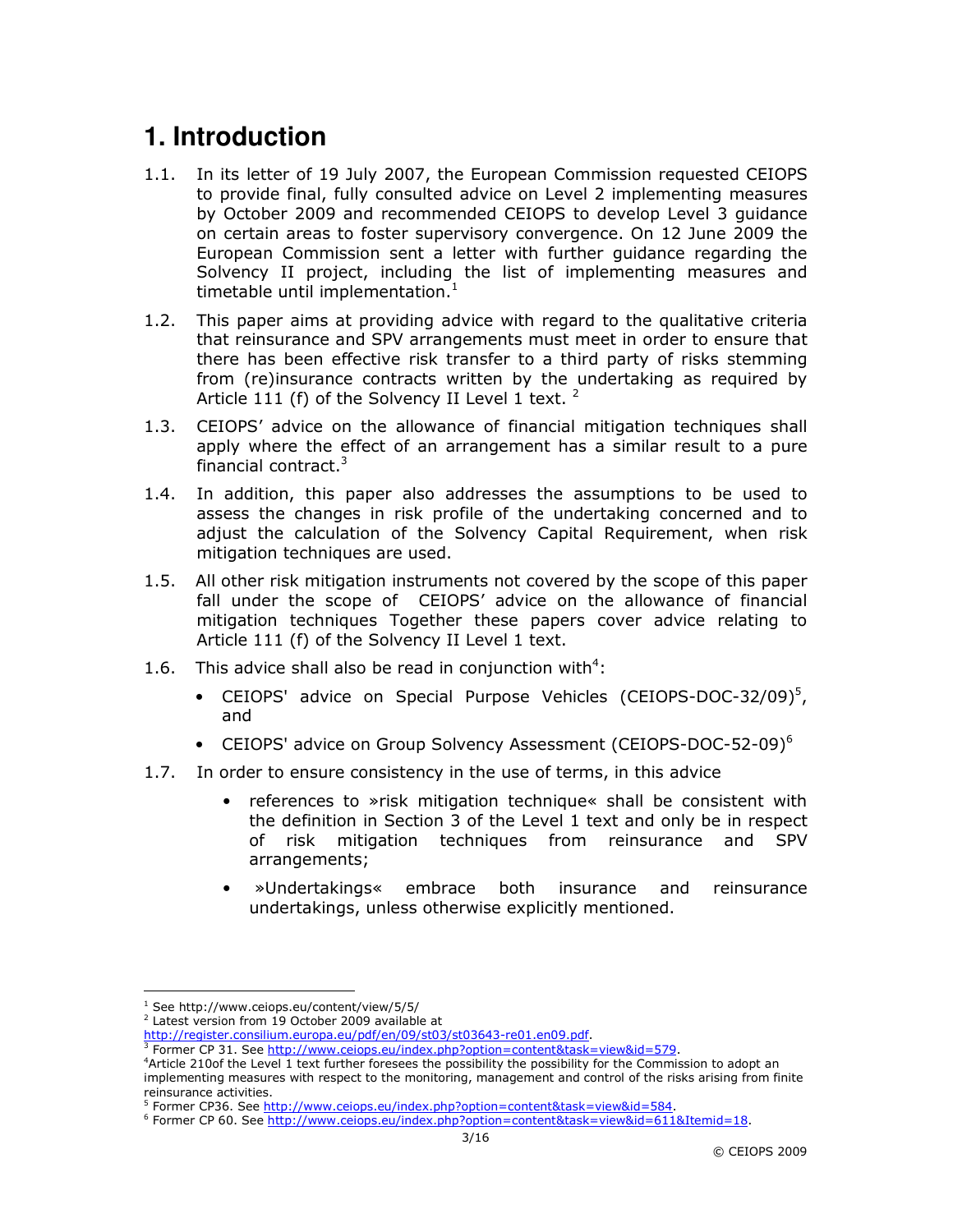1.8. The paper in general applies both to life and non-life and where appropriate there are separate paragraphs for life and non-life reinsurance applications.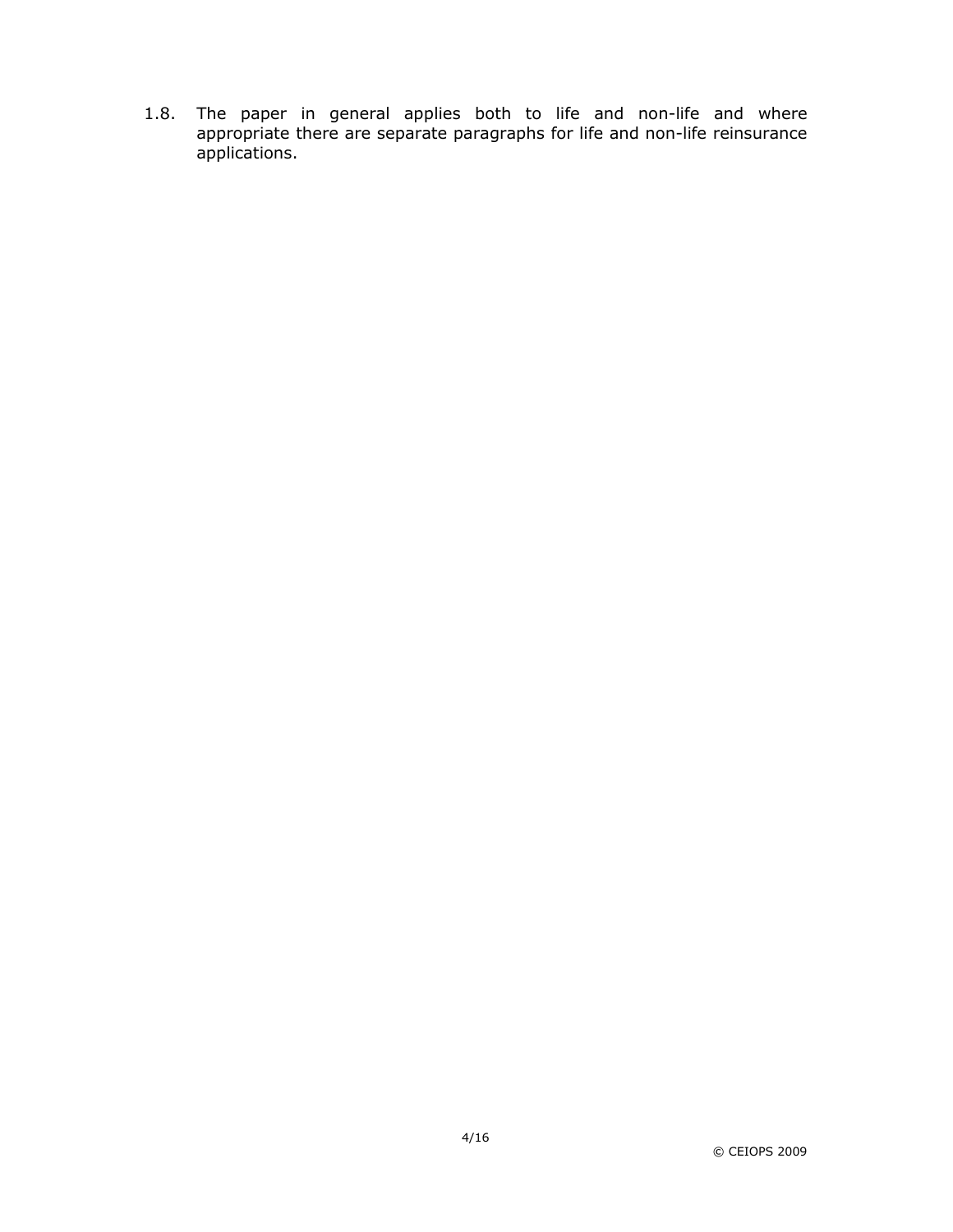# **2. Extract from Level 1 Text**

- 2.1. According to the Level 1 text "risk mitigation techniques" are all techniques which enable insurance and reinsurance undertakings to transfer part or all of their risk to another party.
- 2.2. According to the guiding principles referred to in the Commission's letter, the legal basis for the advice presented in this paper is primarily found in Article 111 (1) (f) of the Level 1 text, which states:

Article 111 – Implementing measures

1. In order to ensure that the same treatment is applied to all insurance and reinsurance undertakings calculating the Solvency Capital Requirement on the basis of the standard formula, or to take account of market developments, the Commission shall adopt implementing measures laying down the following: [..]

f) the qualitative criteria that the risk mitigation techniques referred to in point (f) must meet in order to ensure that the risk has been effectively transferred to a third party;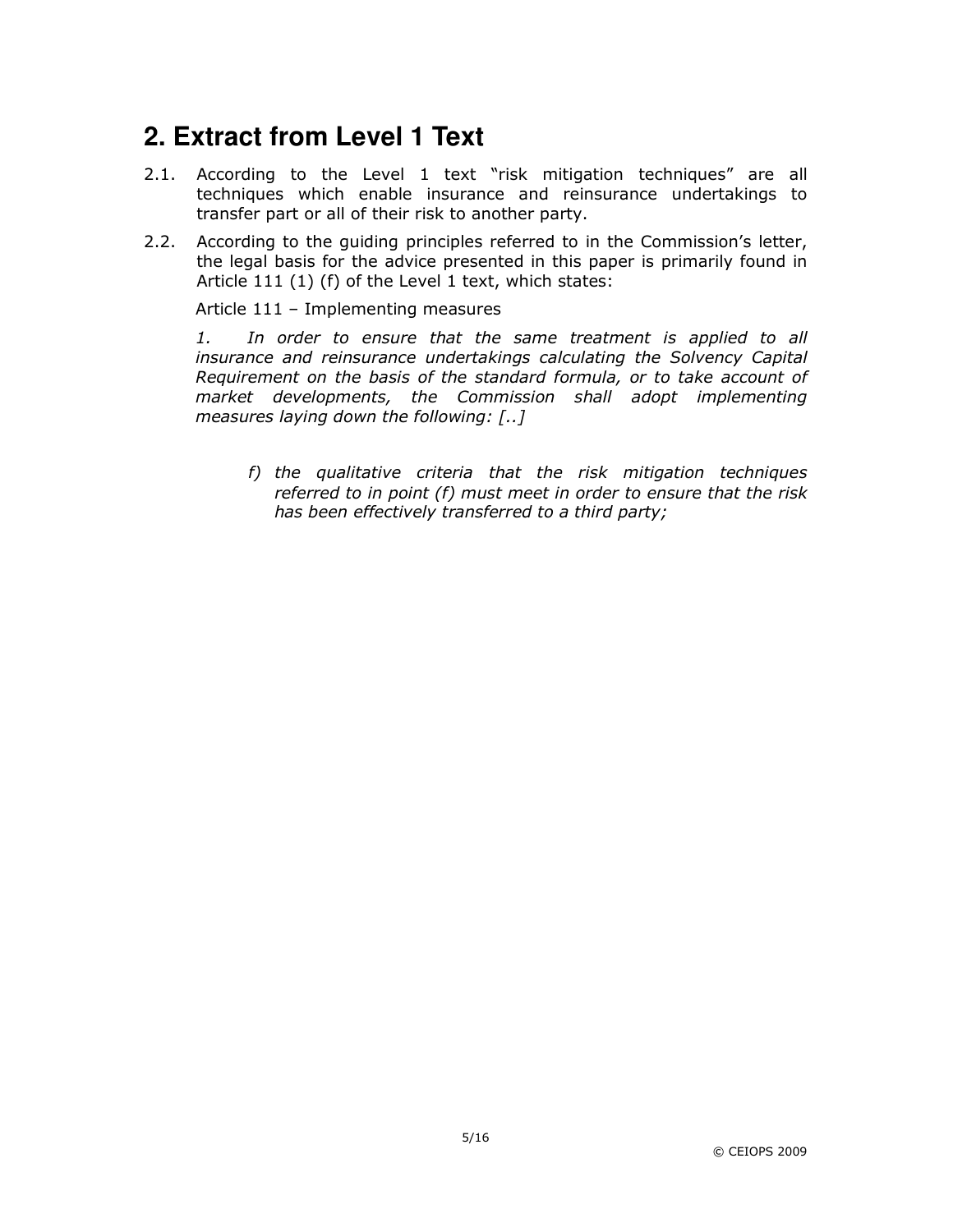# **3. Advice**

### **3.1 Explanatory text**

- 3.1. Consistent with the Level 1 text, risk mitigation techniques will include all techniques which enable insurance and reinsurance undertakings to transfer part or all of their risk to another party. For the purpose of the advice in respect of implementing measure (f), risk mitigation techniques have been split into financial risk mitigation techniques and reinsurance risk mitigation techniques according 1.3.
- 3.2. From a regulatory perspective the issue of reinsurance risk mitigation techniques is important because of the impact risk mitigation techniques have on the calculation of the SCR.
- 3.3. CEIOPS proposes that the guidance shall be high level, concentrating on the criteria that the reinsurance risk mitigation technique shall meet in order to be considered. Given the techniques involved and the potential for innovation in this area, detailed rules that might prove unsuitable or inflexible for managing or regulating evolving practices in this area appear inappropriate.

### **3.1.1. Background**

- 3.4. Reinsurance is an important risk management tool used within the insurance industry to spread the uncertain cost of risk exposure over a larger global capital base. The complexity of reinsurance products has evolved substantially in recent years.
- 3.5. The intention of a reinsurance contract may not always be evident in its wording and the balance between the transfer of risk and the resulting effect on capital and reported accounts may be distorted.

Therefore a key issue for allowing to reduce the capital requirement due to reinsurance risk mitigation is, whether the arrangement satisfies the conditions for risk transfer.

- 3.6. Some of the following characteristics may be present within reinsurance contracts:
	- Insurance risk transfer, for example:
		- excess of loss reinsurance, which provides indemnification to the ceding insurer for each covered risk up to a predetermined limit. The ceding insurer is required to meet the obligations of the claim up to a preset amount before the reinsurer becomes liable; or
		- the insurer and the reinsurer share in an agreed ratio, all premiums, losses, and loss expenses arising out of the original business covered under the reinsurance agreement. There are two forms of proportional reinsurance: quota share and surplus share; or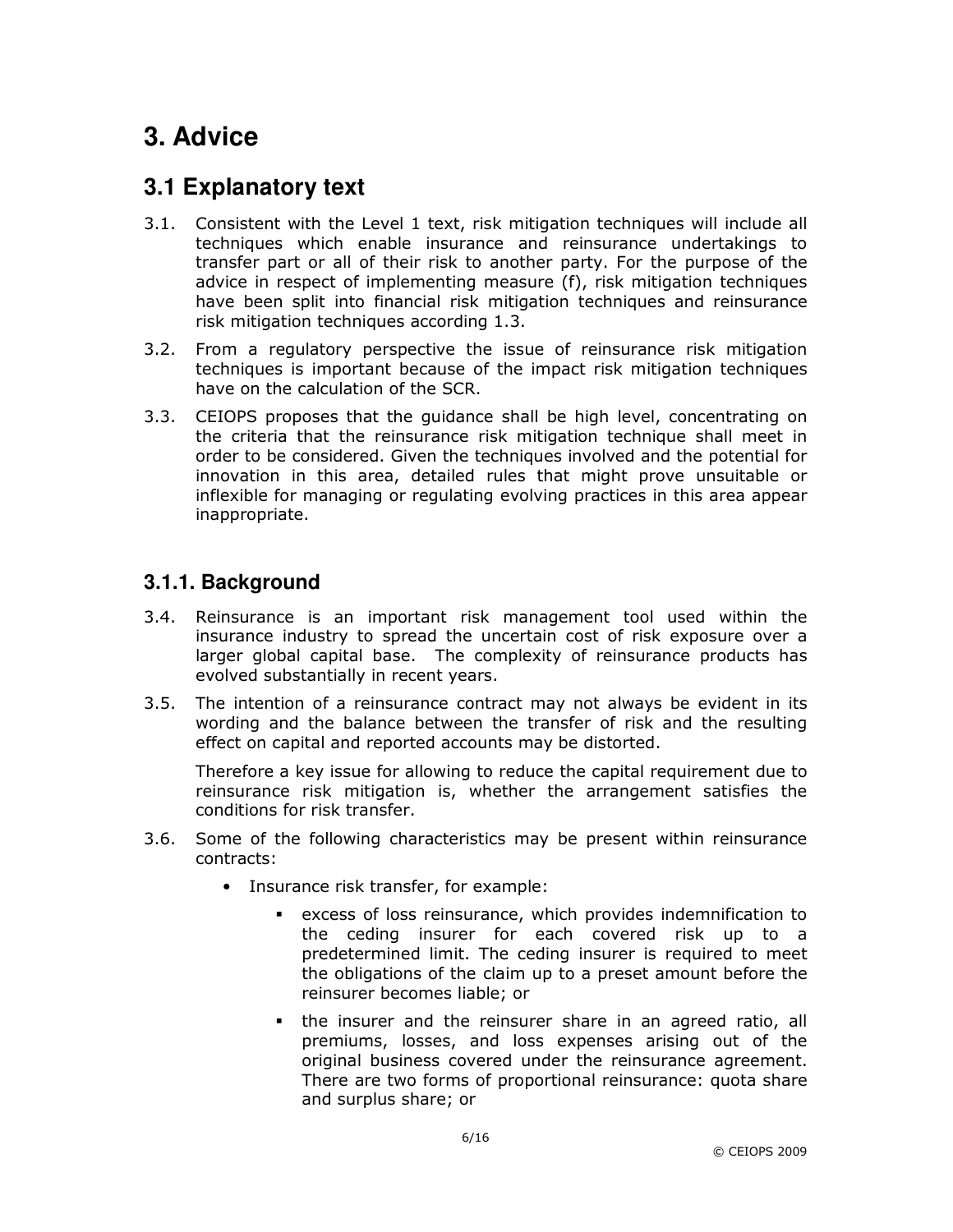- catastrophe bonds issued to manage peak risks and embedded value securitisation to help undertakings manage their capital more efficiently.
- assumption of significant but limited risk by the reinsurer (e.g., aggregate limit of liability, blended cover, sliding scale and other adjustable commissions, loss corridors and limits or caps);
- transfer of volatility (e.g., multiple lines of business, multiple years of account and multiple year contract terms);
- inclusion of future investment income in price of contract (recognition of time value of money);
- potential profit sharing between parties (e.g. profit-sharing formulas, experience accounts);
- bulk reinsurance or treaty reinsurance (i.e. administration of reinsurance is done on a bulk basis rather than on a traditional policy-by-policy basis, for a block of new or in-force business).

Certain features can sometimes reduce the effective risk transfer considerably under the reinsurance contract. For example, this may be the case for certain finite reinsurance arrangements.

- 3.7. Reinsurance markets are constantly changing and developing so it is impossible to provide a full list of the types of arrangement that an undertaking may enter into.
- 3.8. For advice regarding reinsurance risk mitigation in a group context reference should be made to CEIOPS' advice on Group Solvency Assessment (CEIOPS-DOC-52/09 mentioned before).

### **3.1.2. Criteria to ensure effective risk transfer and the extent of such transfer**

- 3.9. In order to allow for reinsurance risk mitigation, the arrangement must satisfy the principles for risk transfer to a third party.
- 3.10. As it is dificult, to anticipate the specific nature that these risk transfers may take in future years, and in order not to constrain innovation and risk management, CEIOPS would propose to establish high-level principles which would facilitate the ongoing development and evolution of reinsurance risk mitigation techniques within a predefined supervisory framework.
- 3.11. In considering whether the reinsurance risk mitigation techniques effectively transfer risk and the extent to which credit for such transfer of risk may be taken within the calculation of the SCR, the following principles shall be followed: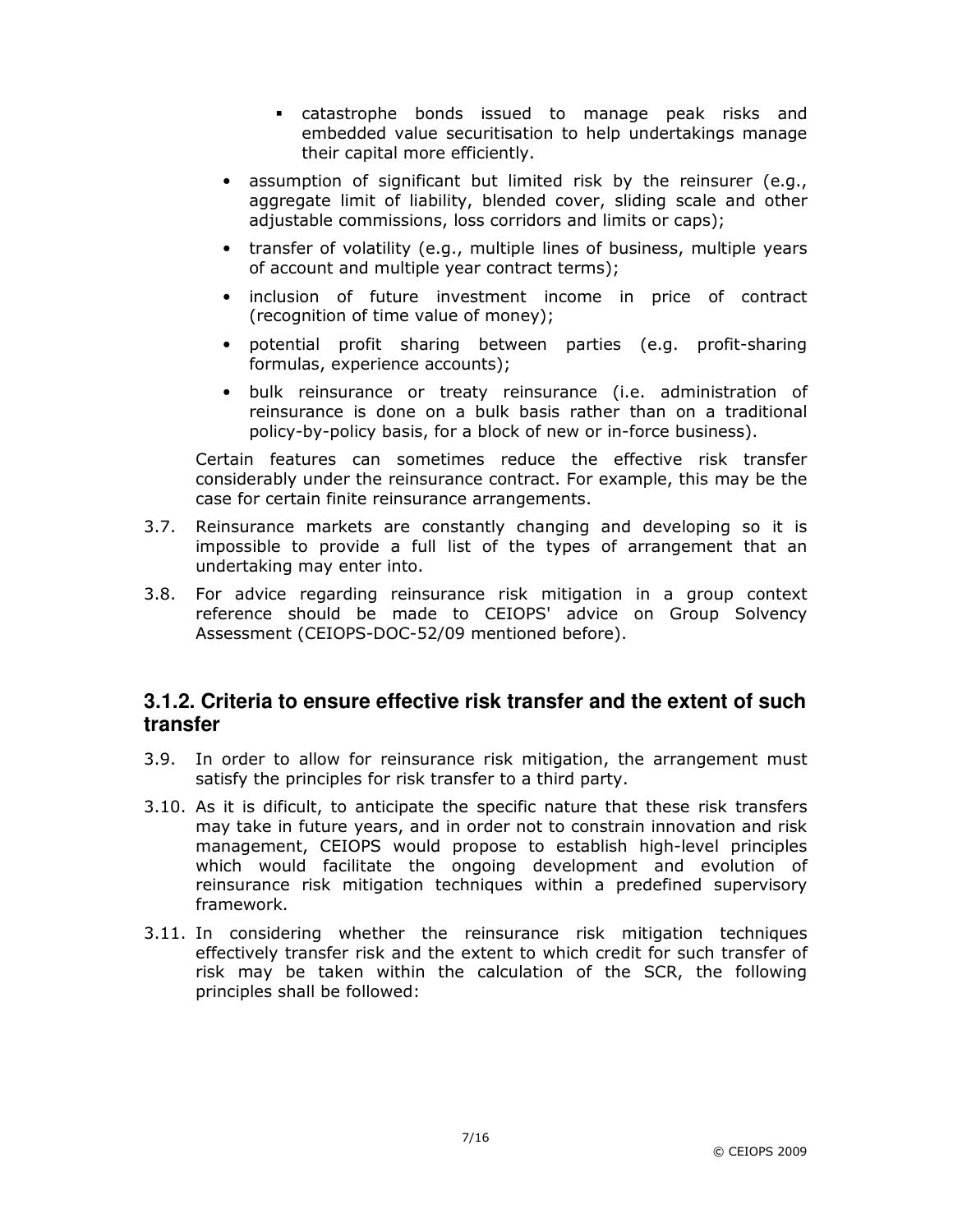#### Principle 1: Effective Risk Transfer

- 3.12. The risk mitigation technique shall effectively transfer risk from the undertaking. The undertaking needs to be able to show the extent to which there is an effective transfer of risk in order to ensure that any reduction in SCR or increase in available capital resulting from its reinsurance arrangements is commensurate with the change in risk that the insurer is exposed to.
- 3.13. The transfer of risk from the undertaking to the third party shall be effective in all circumstances in which the undertaking may wish to rely upon the transfer. Examples of factors which the undertaking shall take into account in assessing whether the transaction effectively transfers risk and the extent of that transfer include:
	- whether the documentation associated with the reinsurance reflects the economic substance of the transaction;
	- whether the extent of the risk transfer is clearly defined and beyond dispute;
	- whether the transaction contains any terms or conditions the fulfilment of which is outside the direct control of the undertaking. Such terms or conditions may include those which:
		- would allow the third party unilaterally to cancel the transaction, except for the non-payment of monies due from the undertaking to the third party under the contract; or
		- would increase the effective cost of the transaction to the undertaking in response to an increased likelihood of the third party experiencing losses under the transaction; or
		- would oblige the undertaking to alter the risk that had been transferred with the purpose of reducing the likelihood of the third party experiencing losses under the transaction; or
		- would allow for the termination of the transaction due to an increased likelihood of the third party experiencing losses under the transaction; or
		- could prevent the third party from being obliged to pay out in a timely manner any monies due under the transaction; or
		- could allow the maturity of the transaction to be reduced;
		- whether the transaction is legally effective and enforceable in all relevant jurisdictions.
- 3.14. An undertaking shall also take into account circumstances in which the benefit to the undertaking of the transfer of risk could be undermined. For instance, where the undertaking, with a view to reducing potential or actual losses to third parties, provides support to the transaction, including support beyond its contractual obligations.
- 3.15. In determining whether there is a transfer of risk, the entire contract shall be considered.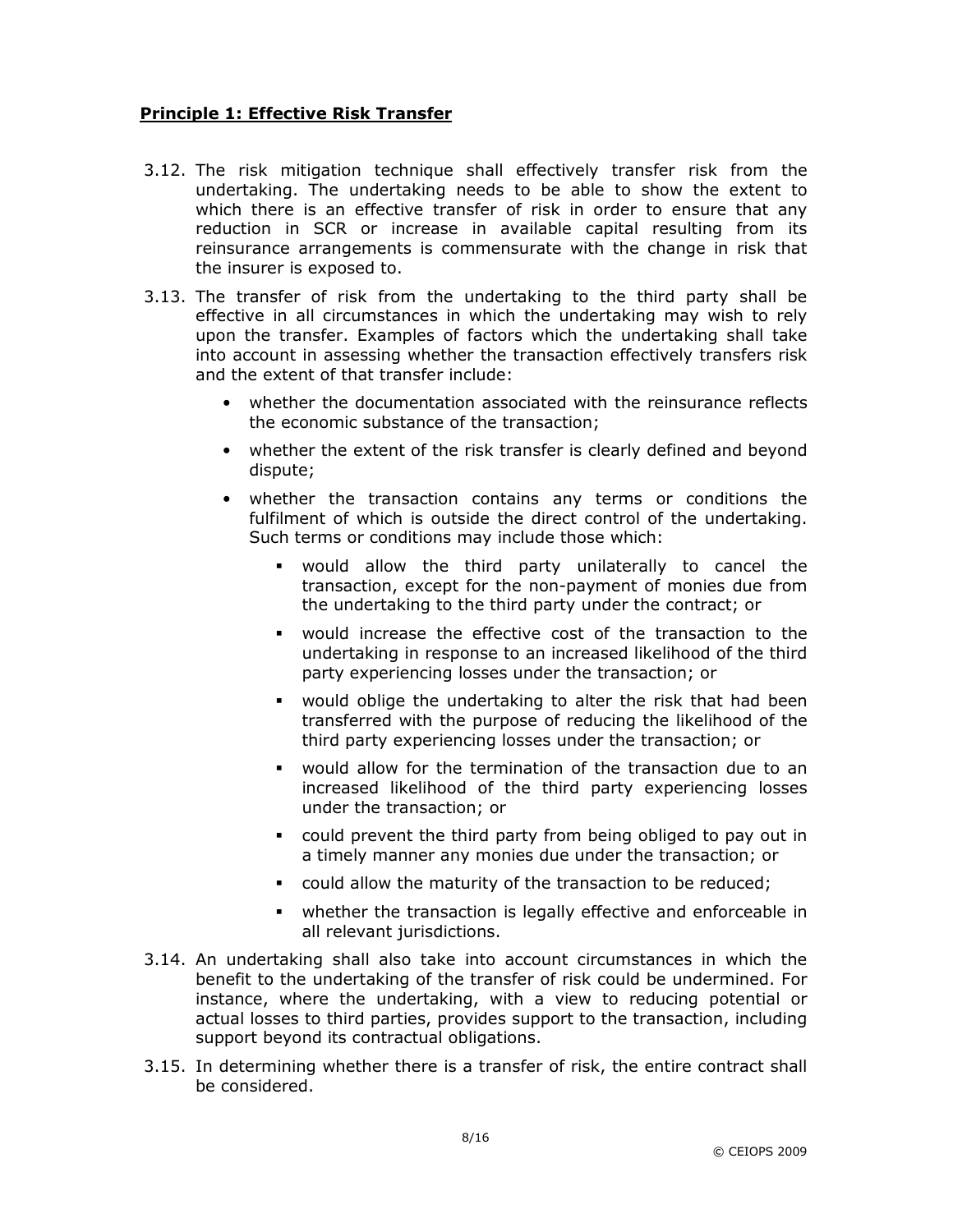- 3.16. The entire legal relationship between the cedant and reinsurer shall be taken into account in this determination.
- 3.17. The mere fact that the probability of a significant variation in either the amount or timing of payments by the reinsurer is remote does not of itself mean that the reinsurer has not assumed significant risk.
- 3.18. Some special purpose vehicles do not compensate directly the claims made on the undertaking. Instead, payments are made according to certain external indicators, for example an earthquake index or general population mortality. In this case, special attention shall be given to the basis risk involved in the arrangement:
	- There shall be no allowance of reinsurance risk mitigation instruments in the calculation of the standard formula SCR unless the undertaking is able to demonstrate that the basis risk is not material compared to the mitigation effect.
	- If allowance of the reinsurance risk mitigation technique in the calculation of the SCR is made, the calculation shall account for the basis risk in line with the 99.5% confidence level of the SCR.
- 3.19. For the non-life premium and reserve risk module under the standard formula SCR, one of the underlying assumptions of the design of the nonlife premium and reserve risk sub-module (and the corresponding health risk sub-module) is as follows that for a reinsurance arrangement, the ratio of net risk to gross risk (on a 99.5% Value-at-Risk level) is less than (or at least not significantly greater than) the net-to-gross ratio of best estimate provisions and premiums. Where this assumption is not valid, the sub-module produces a wrong estimate of the net risk:
	- o Recoverables and premiums for reinsurance shall only be taken into account in the determination of the volume measures "net best estimate" and "net premiums" of the non-life premium and reserve risk sub-module, if the ratio of net to gross risk is not overly large in relation to the reinsurance part of the best estimate and the premium. This would mean that the ratio of net to gross risk does not significantly exceed the net-to-gross ratio of premiums and best estimate provisions.
	- o In particular, no allowance shall be made for finite reinsurance or comparable SPV constructions of the non-life premium and reserve risk sub-module in the standard formula.

#### Principle 2: Economic effect over legal form

3.20. Reinsurance risk mitigation techniques shall be recognised and treated equally, regardless of their legal form or accounting treatment, provided that their economic or legal features meet the requirements for such recognition. The economic effect of the transaction shall be considered over the legal form.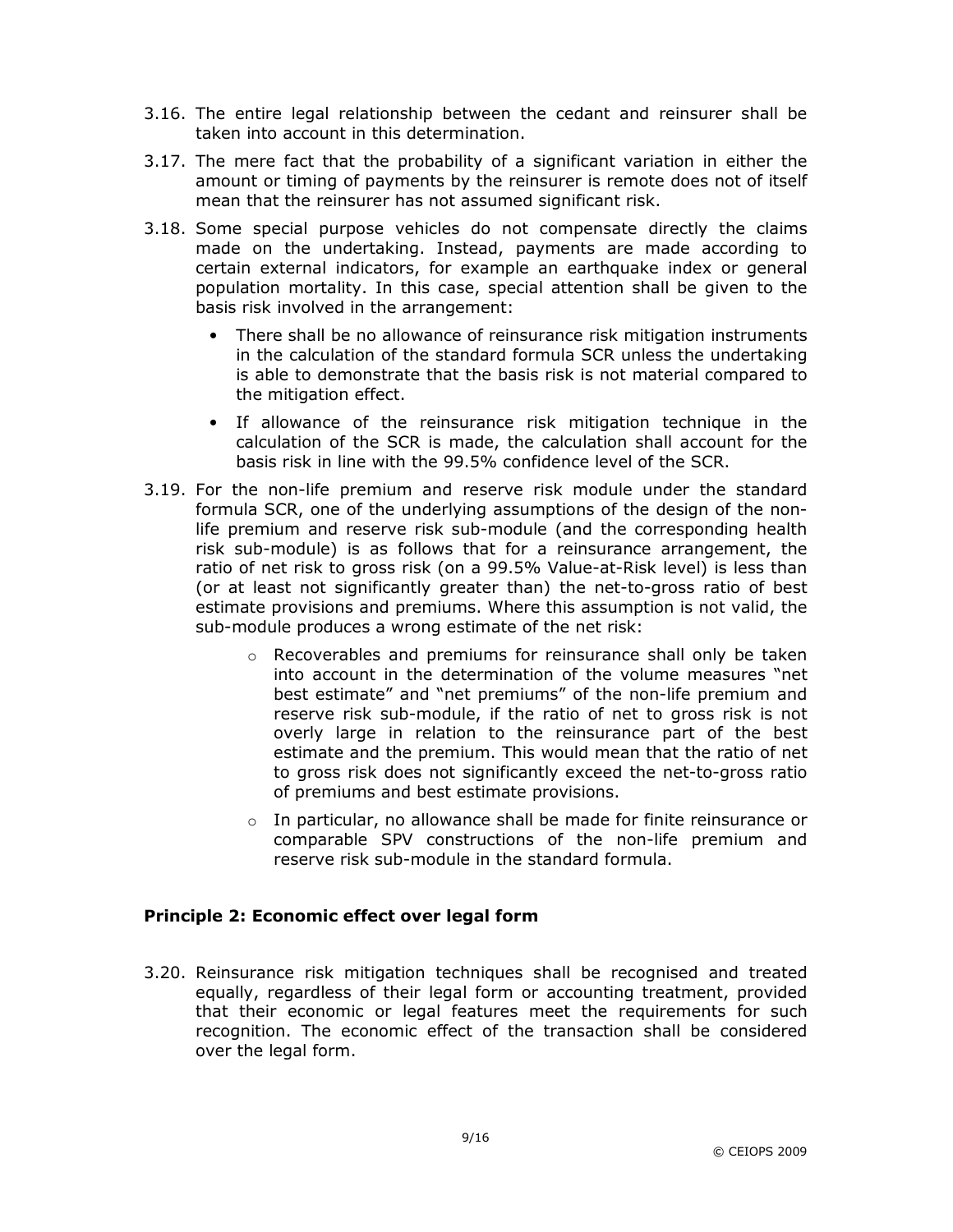- 3.21. The design of the standard formula SCR shall allow for the changed risk profile by reflecting the economic substance of the arrangements that implement the technique. Thus in principle the SCR shall reflect:
	- a reduction in requirements commensurate with the extent of risk transfer, and
	- an appropriate treatment of any corresponding risks that are acquired in the process.
- 3.22. Where practical and appropriate, to provide a verifiable and objective framework for the overall treatment of reinsurance risk mitigation techniques in the context of the standard formula calculation of the SCR, it is advisable to separate these two effects.
- 3.23. The impact on the risk associated with the reinsurance risk mitigation technique shall be treated consistently, regardless of the legal form of the protection.
- 3.24. Where reinsurance risk mitigation techniques are recognised in the SCR calculation, the undertaking shall identify any material new risks and include them in the calculation of the SCR in accordance with the standard formula.
- 3.25. The undertaking shall take account of low probability events that may trigger material changes in the way the reinsurance operates. For example, if reinsurance is recaptured (e.g. through accepted retrocession), that could result in recapture of reinsurance premiums but the risk would no longer be mitigated.

#### Principle 3: Legal certainty, effectiveness and enforceability

- 3.26. The reinsurance contracts used to provide the risk mitigation together with the action and steps taken, and procedures and policies implemented by the insurance undertaking, shall be such as to result in risk mitigation arrangements which are legally effective and enforceable in all relevant jurisdictions.
- 3.27. To the extent that the effectiveness or ongoing enforceability cannot be verified or the mitigation technique is not documented, the benefits of the mitigation technique shall not be recognised in the SCR calculation, but the calculation shall recognise any additional risks in accordance with the formula.
- 3.28. The SCR standard formula shall to the extent practicable be increased to allow for the possibility that reinsurance protection will not be renewed on expiry or will be renewed on adverse terms.

#### Principle 4: Valuation

3.29. The design of the standard SCR calculation shall recognise reinsurance risk mitigation techniques in such a way that there is no double counting of risk mitigation effects.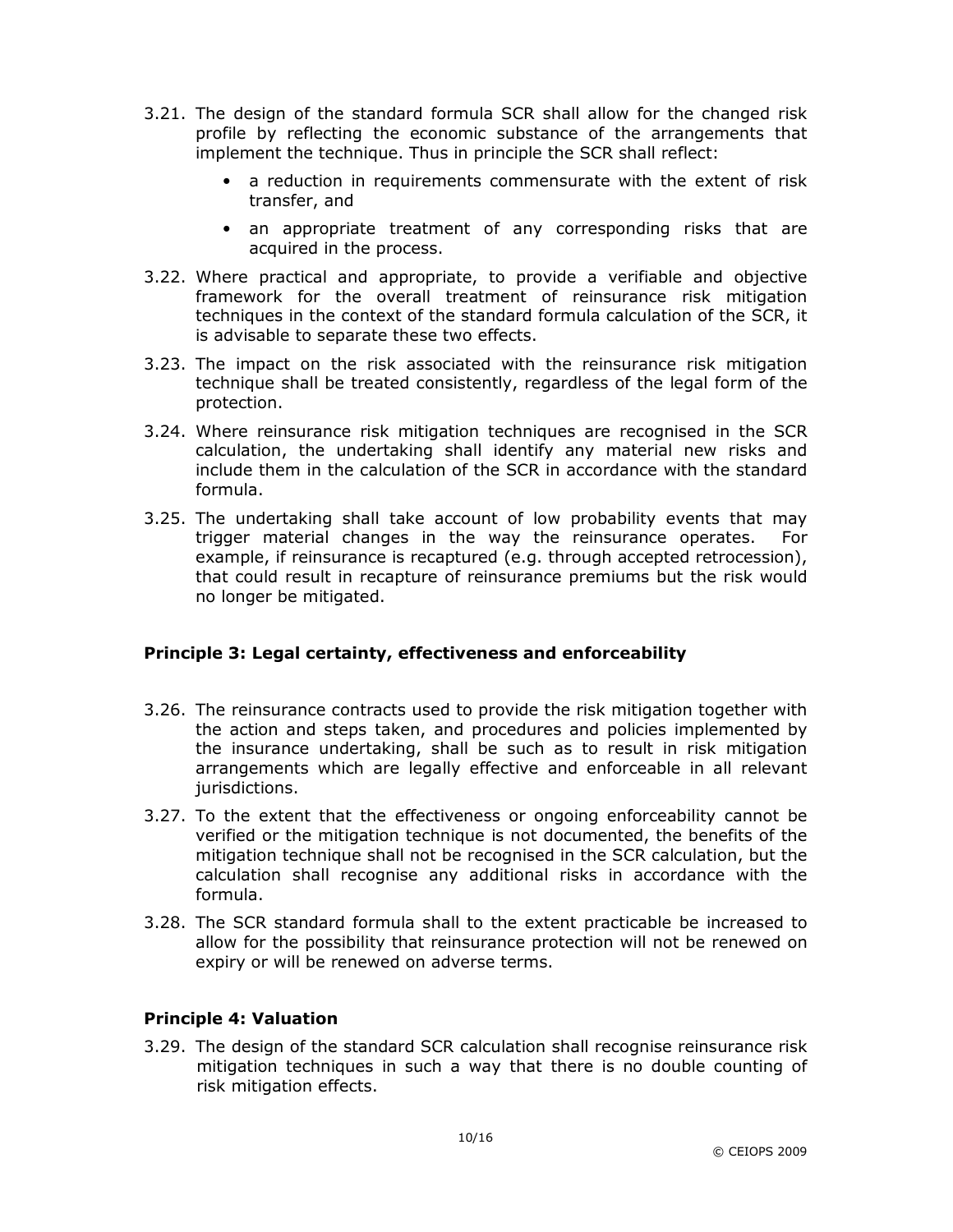3.30. Where the reinsurance risk mitigation techniques actually increase risk, the SCR shall be increased.

#### Principle 5: Credit quality of the provider of the reinsurance risk mitigation instrument

- 3.31. Undertakings shall consider the credit quality of the providers of reinsurance risk mitigation contractual arrangements and shall only take into account effective risk transfer having regard to the credit quality.
- 3.32. Subject to meeting all other relevant criteria and principles laid down in this advice:
	- For reinsurance with entities subject to the Directive (other than SPVs): reinsurance should not be recognised if the entity does not meet the SCR;
	- For reinsurance with entities subject to equivalent supervision (other than SPVs): reinsurance should not be recognised if the entity does not meet the equivalent of the SCR;
	- For reinsurance with entities (other than SPVs) not subject to the Directive or equivalent supervision: reinsurance should not be recognised if the entity has a lower rating than BBB (stable) or if the undertaking is not able to demonstrate that the entity meets a standard of at least BBB (stable).
	- For reinsurance with SPVs subject to the Directive: reinsurance should not be recognised if the requirements of the Level 1 text on SPVs are not met.
	- For reinsurance with SPVs not subject to the Directive: reinsurance should not be recognised if the requirements of the Level 1 text on SPVs are not met by the SPV or the supervisor of the undertaking has not been provided with information equivalent to that required for the authorisation and supervision of a SPV subject to the Directive.
	- For reinsurance with SPVs not subject to the Directive reinsurance shall be recognised only when:
		- the undertaking has provided the supervisor with the information equivalent to that required for the authorization and supervision of a SPV subject to the Directive;
		- the undertaking has informed the supervisor of the applicable regulations in the relevant jurisdictions that may affect the SPV or the rights of the undertaking to recieve the expected protection; and
		- the supervisor considers that the requirements of the Level 1 text on SPVs are met by the SPV.
- 3.33. Notwithstanding the above, to the extent that collateral, meeting the requirements of CEIOPS' Advice on the allowance of financial mitigation techniqes (CEIOPS-DOC-26/09 mentioned before), has been provided, the reinsurance shall be recognised up to the amount of the collateral.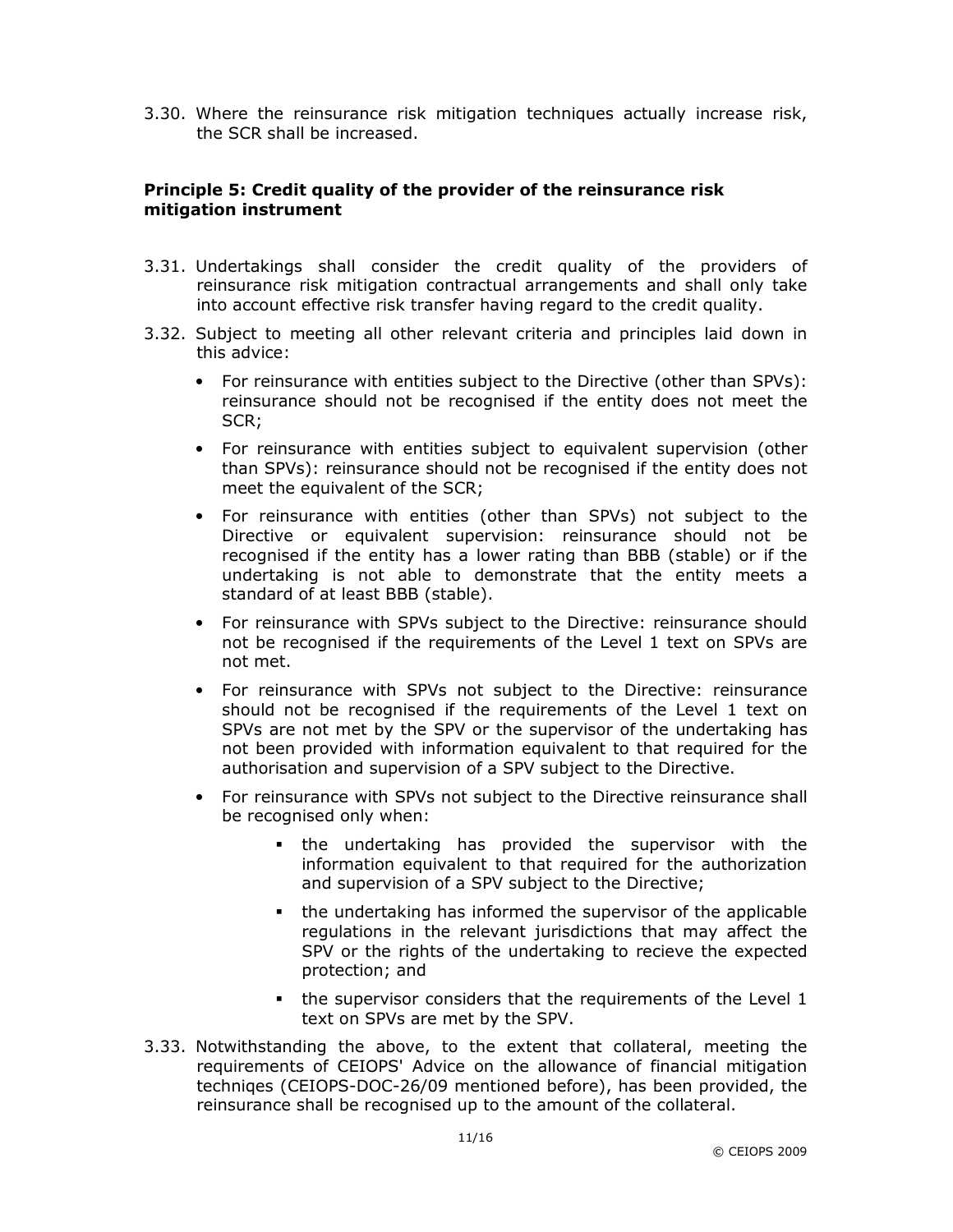- 3.34. In determining the strength of an entity with which an undertaking has reinsured or the compliance of a SPV with the mandatory conditions, the undertaking shall use the latest available information not older than one year.
- 3.35. Credit quality shall be assessed using objective techniques according to generally accepted practices.
- 3.36. Risk mitigation may be used to mitigate the credit risk arising from reinsurance counterparties, subject to CEIOPS' Advice on the allowance of financial mitigation techniques in the standard formula. This shall be complemented by CEIOPS' advice on counterparty default risk (CEIOPS- $DOC-23-09$ ).<sup>7</sup>

### **3.2 CEIOPS' advice**

- 3.37. This Paper covers the advice in respect of the qualitative criteria that reinsurance and SPV arrangements must meet in order to ensure that there has been effective risk transfer to a third party of risks stemming from (re)insurance contracts written by the undertaking. CEIOPS' advice on the allowance of financial mitigation techniques shall apply where the effect of an arrangement has a similar result to a pure financial contract.
- 3.38. In addition, this Paper also addresses the assumptions to be used to assess the changes in risk profile of the undertaking concerned and to adjust the calculation of the Solvency Capital Requirement, when risk mitigation techniques are used.
- 3.39. All other risk mitigation instruments not covered by the scope of this paper fall under the scope of CEIOPS' advice on the allowance of financial mitigation techniques. Together these papers cover advice relating to Article 111 (f) of the Solvency II Level 1 text.
- 3.40. In considering whether the reinsurance risk mitigation techniques effectively transfers risk and the extent to which credit for such transfer of risk may be taken within the calculation of the SCR, the following principles shall be followed:

#### Principle 1 – Effective Risk Transfer

- 3.41. The risk mitigation technique shall effectively transfer risk from the undertaking. The undertaking needs to be able to show the extent to which there is an effective transfer of risk in order to ensure that any reduction in SCR or increase in available capital resulting from its reinsurance arrangements is commensurate with the change in risk that the insurer is exposed to.
- 3.42. The transfer of risk from the undertaking to the third party shall be effective in all circumstances in which the undertaking may wish to rely upon the transfer. Examples of factors which the undertaking shall take into account in assessing whether the transaction effectively transfers

 $\overline{a}$ 

 $7$  Former CP 28 merged with former CP 51. See

http://www.ceiops.eu/index.php?option=content&task=view&id=576.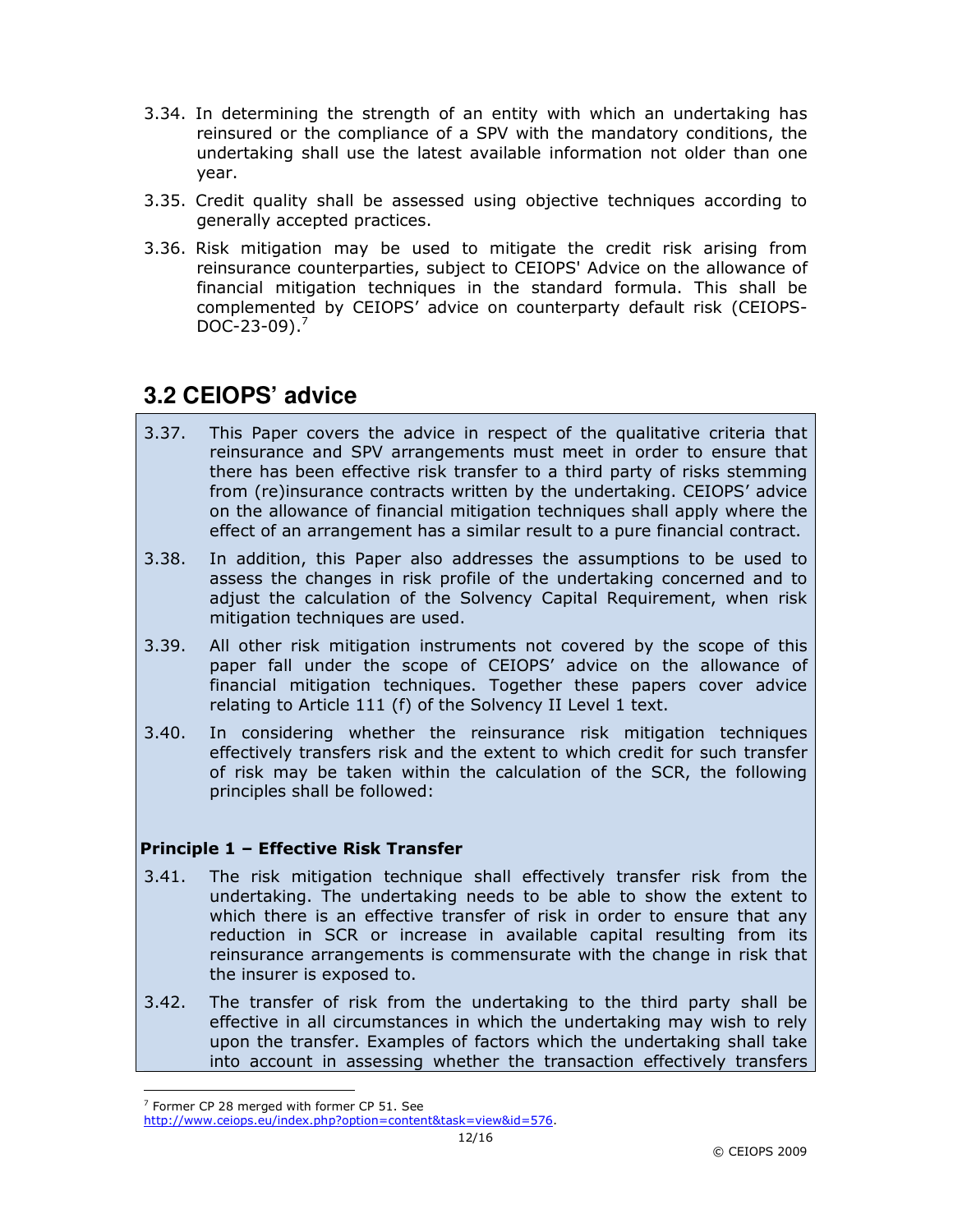|       | risk and the extent of that transfer include:                                                                                                                                                                                                                                                                                                                                                                                                                |
|-------|--------------------------------------------------------------------------------------------------------------------------------------------------------------------------------------------------------------------------------------------------------------------------------------------------------------------------------------------------------------------------------------------------------------------------------------------------------------|
|       | whether the documentation associated with the reinsurance reflects<br>$\bullet$<br>the economic substance of the transaction;                                                                                                                                                                                                                                                                                                                                |
|       | whether the extent of the risk transfer is clearly defined and beyond<br>dispute;                                                                                                                                                                                                                                                                                                                                                                            |
|       | whether the transaction contains any terms or conditions the<br>fulfilment of which is outside the direct control of the undertaking.<br>Such terms or conditions may include those which:                                                                                                                                                                                                                                                                   |
|       | would<br>allow the third party unilaterally to cancel the<br>٠<br>transaction, except for the non-payment of monies due from<br>the undertaking to the third party under the contract; or                                                                                                                                                                                                                                                                    |
|       | would increase the effective cost of the transaction to the<br>٠<br>undertaking in response to an increased likelihood of the third<br>party experiencing losses under the transaction; or                                                                                                                                                                                                                                                                   |
|       | would oblige the undertaking to alter the risk that had been<br>٠<br>transferred with the purpose of reducing the likelihood of the<br>third party experiencing losses under the transaction; or                                                                                                                                                                                                                                                             |
|       | would allow for the termination of the transaction due to an<br>increased likelihood of the third party experiencing losses<br>under the transaction; or                                                                                                                                                                                                                                                                                                     |
|       | could prevent the third party from being obliged to pay out in<br>a timely manner any monies due under the transaction; or                                                                                                                                                                                                                                                                                                                                   |
|       | could allow the maturity of the transaction to be reduced;                                                                                                                                                                                                                                                                                                                                                                                                   |
|       | whether the transaction is legally effective and enforceable in all<br>relevant jurisdictions.                                                                                                                                                                                                                                                                                                                                                               |
| 3.43. | An undertaking shall also take into account circumstances in which the<br>benefit to the undertaking of the transfer of risk could be undermined.                                                                                                                                                                                                                                                                                                            |
| 3.44. | The mere fact that the probability of a significant variation in either the<br>amount or timing of payments by the reinsurer is remote, does not by<br>itself mean that the reinsurer has not assumed risk. The entirety of the<br>contract needs to be considered.                                                                                                                                                                                          |
| 3.45. | In determining whether there is a transfer of risk, the entire contract<br>shall be considered. Further, where the contract is one of several related<br>contracts the entire chain of contracts, including contracts between third<br>parties, shall be considered in determining whether there is a transfer of<br>risk. In addition, the entire legal relationship between the cedant and<br>reinsurer shall be taken into account in this determination. |
| 3.46. | When a reinsurance risk mitigation technique includes basis risk:                                                                                                                                                                                                                                                                                                                                                                                            |

- There shall be no allowance of such reinsurance risk mitigation instruments in the calculation of the standard formula SCR unless the undertaking is able to demonstrate that the basis risk is not material.
- If allowance of the reinsurance risk mitigation technique in the calculation of the SCR is made, the calculation shall account for the basis risk in line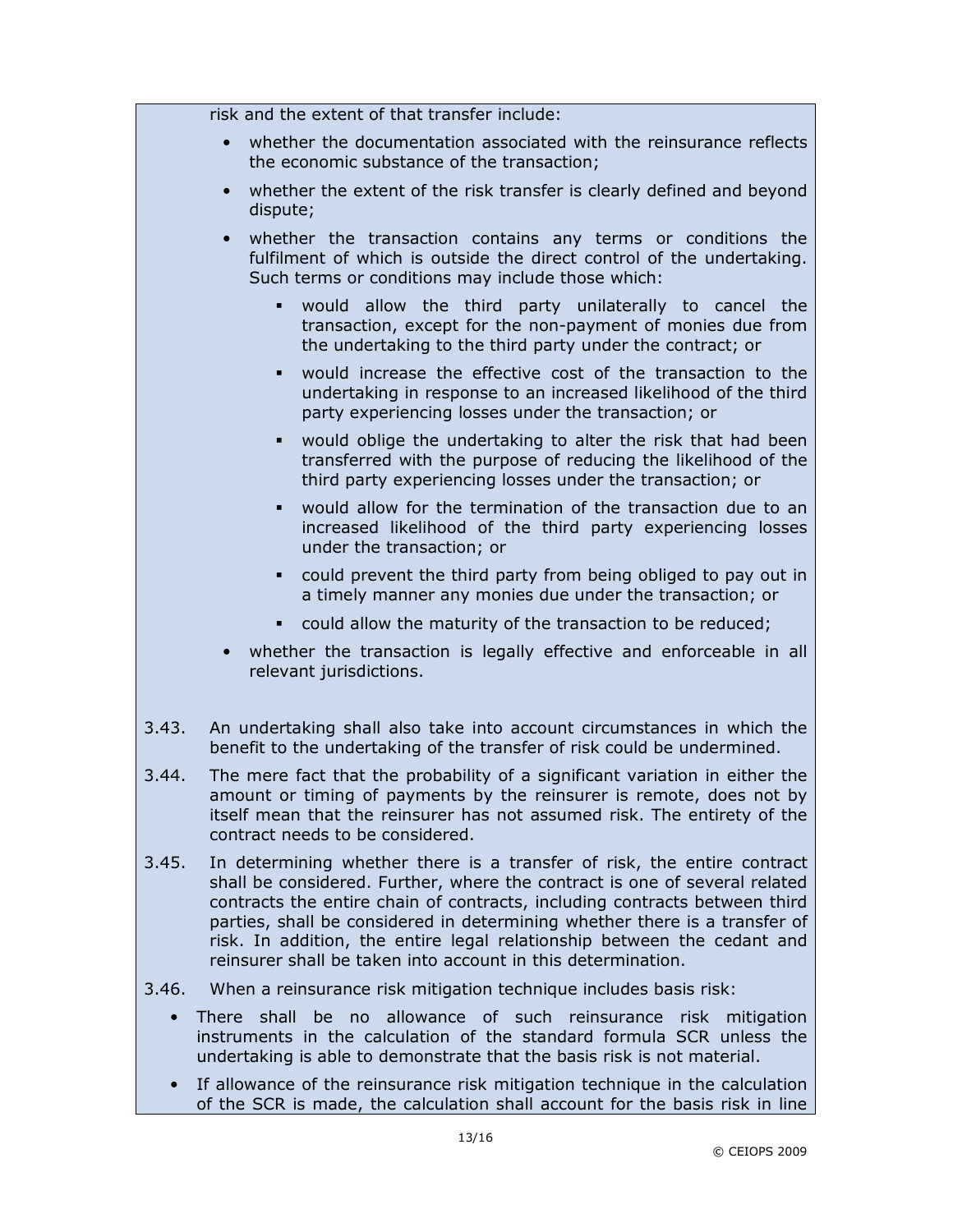with the 99.5% confidence level of the SCR.

- 3.47. For the non-life premium and reserve risk module under the standard formula SCR, one of the underlying assumptions of the design of the non-life premium and reserve risk sub-module (and the corresponding health risk sub-module) is as follows that for a reinsurance arrangement, the ratio of net risk to gross risk (on a 99.5% Value-at-Risk level) is less than (or at least not significantly greater than) the net-to-gross ratio of best estimate provisions and premiums. Where this assumption is not valid, the sub-module produces a wrong estimate of the net risk.
	- Recoverables and premiums for reinsurance shall only be taken into account in the determination of the volume measures "net best estimate" and "net premiums" of the non-life premium and reserve risk sub-module, if the ratio of net to gross risk is in proportion with the reinsurance part of the best estimate and the premium. This would mean that the ratio of net to gross risk does not significantly exceed the net-to-gross ratio of premiums and best estimate provisions.
	- In particular, no allowance shall be made for finite reinsurance or comparable SPV constructions of the non-life premium and reserve risk sub-module in the standard formula.

### Principle 2: Economic effect over legal form

- 3.48. Reinsurance risk mitigation techniques shall be recognised and treated consistently, regardless of their legal form or accounting treatment, provided that their economic or legal features meet the requirements for such recognition. The economic effect of the transaction shall be considered over the legal form.
- 3.49. The SCR shall reflect the economic substance of the arrangements that implement the technique. In principle, this would be through:
	- a reduction in requirements commensurate with the extent of risk transfer, and
	- an appropriate treatment of any corresponding risks that are acquired in the process.

Where practical and appropriate, to provide a verifiable and objective framework to the overall treatment of reinsurance risk mitigation techniques in the context of the standard formula calculation of the SCR, it is advisable to separate these two effects.

3.50. The impact on the risk associated with the reinsurance risk mitigation technique shall be treated consistently, regardless of the legal form of the protection.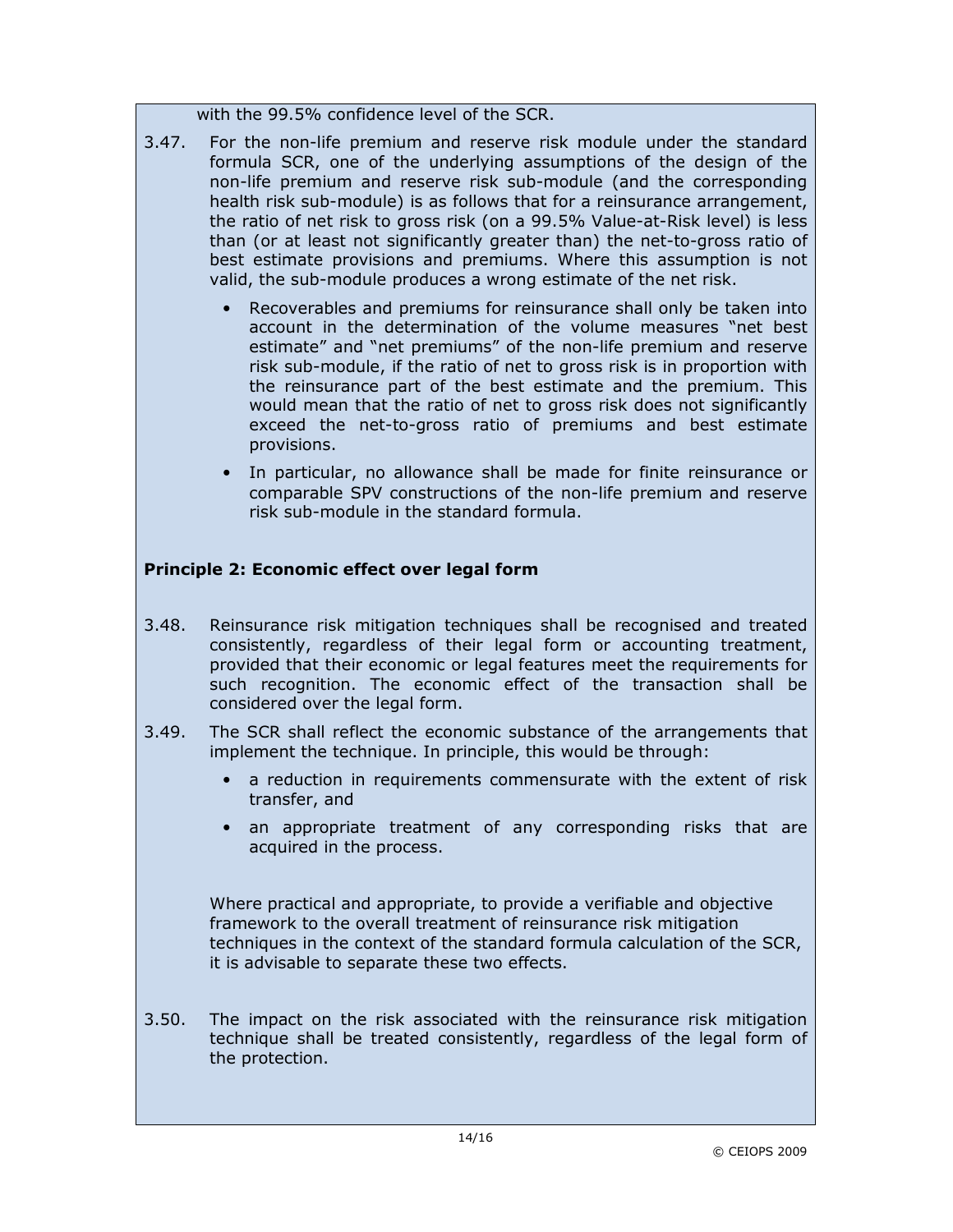#### Principle 3: Legal certainty, effectiveness and enforceability

- 3.51. The reinsurance contracts used to provide the risk mitigation together with the action and steps taken, and procedures and policies implemented by the insurance undertaking, shall be such as to result in risk mitigation arrangements which are legally effective and enforceable in all relevant jurisdictions.
- 3.52. To the extent that the effectiveness or ongoing enforceability cannot be verified or the mitigation technique is not documented, the benefits of the mitigation technique shall not be recognised in the SCR calculation, but the calculation shall recognise any additional risks in accordance with the formula.
- 3.53. The SCR standard formula shall to the extent practicable be increased to allow for the possibility that reinsurance protection will not be renewed on expiry or will be renewed on adverse terms.

#### Principle 4: Valuation

- 3.54. The design of the standard SCR calculation shall recognise reinsurance risk mitigation techniques in such a way that there is no double counting of risk mitigation effects.
- 3.55. Where the reinsurance risk mitigation techniques actually increase risk, the SCR shall be increased.

#### Principle 5: Credit quality of the provider of the reinsurance risk mitigation instrument

- 3.56. Undertakings shall consider the credit quality of the providers of reinsurance risk mitigation contractual arrangements and shall only take into account effective risk transfer having regard to the credit quality.
- 3.57. Subject to meeting all other relevant criteria and principles laid down in this advice:
	- For reinsurance with entities subject to the Directive (other than SPVs): reinsurance should not be recognised if the entity does not meet the SCR;
	- For reinsurance with entities subject to equivalent supervision (other than SPVs): reinsurance should not be recognised if the entity does not meet the equivalent of the SCR;
	- For reinsurance with entities (other than SPVs) not subject to the Directive or equivalent supervision: reinsurance should not be recognised if the entity has a lower rating than BBB (stable) or if the undertaking is not able to demonstrate that the entity meets a